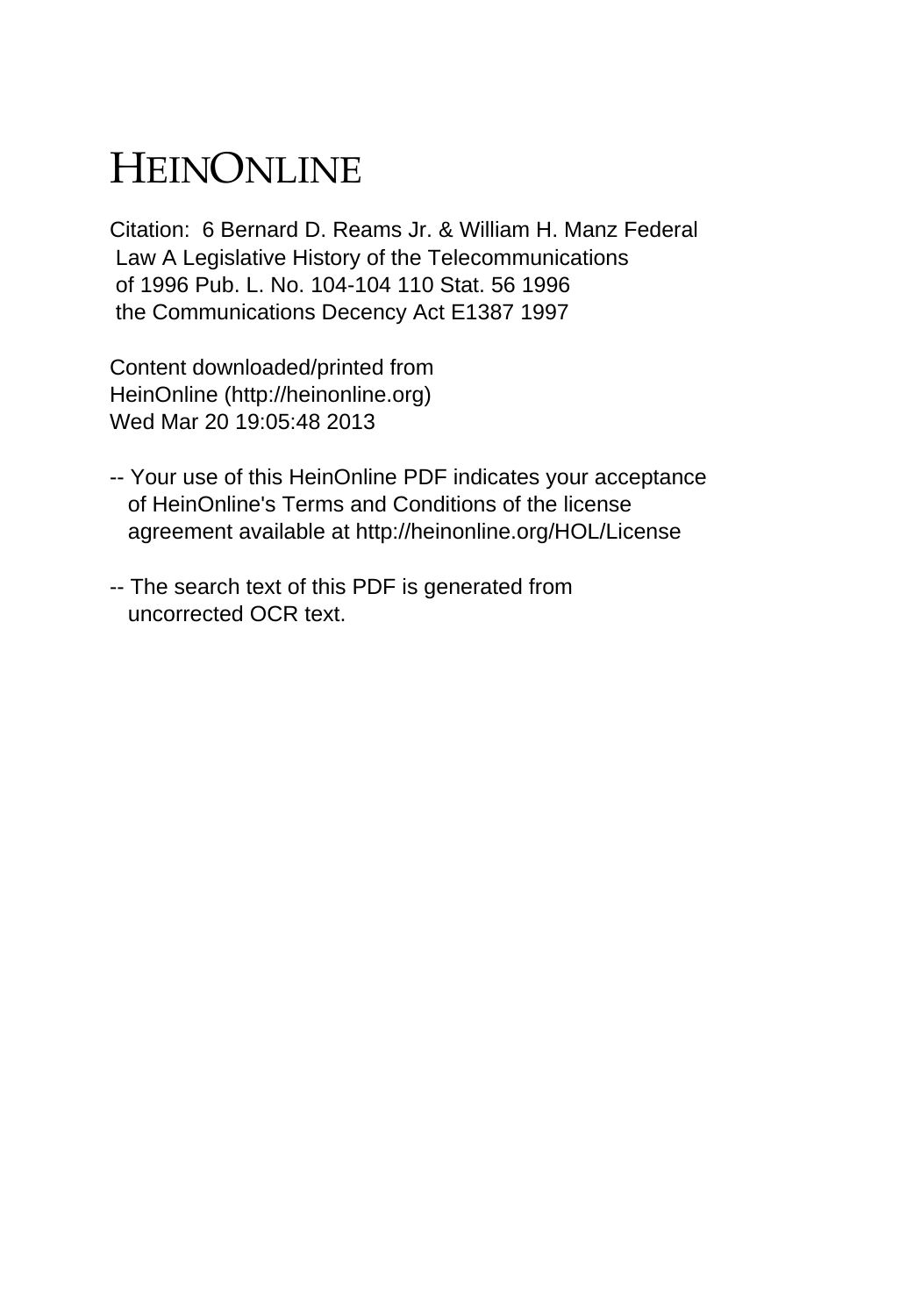tistry **was RIV** negative. He took the **occa-** chairman **of the** Monterey Bukllng Trades sion. further. to commend new NEA head Jane Alexander for her stalwart defense of

Christians who targeted the NEA. The NEA Cruz Coslidion of Labor-Agriculture-Business in the target went on to muse that she would have a 1986 and currently serves as chaingers on that dime bringing herself to approve of a

Joycelyn. Eiders, avowed opponent of those. Apprenticeship Standards during his tenure as<br>she describes as the "un-Christian" religious. apprenticeship coordinator from 1973 to 1994.<br>right, recites bymns to condoms and the

This massive **swidy is-4n** Its complex draw. Interconnections—reminiscent of nothing so<br>interconnections—reminiscent of nothing so IN TRIBUTE TO VICTIMS OF<br>much as the work of that fielded political DOMESTIC VIOLENCE<br>star of the '50s, Senator McCarthy.

There is something, it must be said, won-<br>derful in the spectacle of all these defenders<br>of democracy and pluralism now, busy alert.<br>ing the nation to the menace of "the Chris-<br>ing the nation to the menace of "the Christian **Right."** For the menace, in their de-<br>scriptions. all comes down to the same re-<br>*Thursday, June 30, 1994* **and** other Christians have committed the **of** the Violence Against Women Act. **It** this in-

erime of getting into politics to make their portant and necessary legislation had been<br>views beard. In the strange view of the de- passed sellier, perhaps the list of New Hamps<br>fenders of "pluralism" getting into public s

**IN** THE **HOUSE** OF REPRESENTATIVES ice. Wands. Diane. Ginger. **Fay, end** Elaine.

**Ms ESHOO.** Mr. Spaker. **I** *ise* today to d Kelly-who were also **Idlled** as **a** result **of** salute a dedicated tabor **lder,** Gene Van domestic violence. **Den** Heuval, on the occasion of his retirement Mr. Speaker. let **us** commit to do all we **can**

'Gene Van Den **Heuvaf** has served Calilornia and the labor community through both his<br>work and volunteer activities since arriving in Calilomia in **1953. He** was appointed to the **NICATIONS** REFORM **ACT** OF **1994** Santa Clara Joint Apprenticeship Committee-**as** delegate **in 1958.** elected to the Sheet **. HON. J. DENNIS HASEr** Metal No. 309 Executive Board for three OF ILINOIS<br>terms, and elected in 1973 as business rep-<br>IN THE HOUSE OF REPRESENTATIVES resentative *foe* Sheet Metal Workers Local resemanye for Sheet Metal Workers Local<br>209. This dedicated individual also accepted a **a** *Thursday, June 30, 1994*<br>position as the Monterey Joint Apprenticeship Mr. HASTERT. Mr. Speaker, dur Committee training coordinator, served with day's **debate on H.R. 3626.** the Antitrust and the Economic Development Corporation of Comsre iationa Reform Act of 4994, **1** made Monterey County as an Executive Committee reference to the historic nature of this bill's<br>board member for 3 years, and served as consideration as evidenced by its overwhelm<br>president of the Monterey/Santa Cruz County ing

Jane Alexander for her stalwart defense of California State Building and Construction<br>artistic freedom. **In a Trades Council Executive Board for 18 years 11.13.1. The Malexander herself recently announced Traces Council Executive Board and that true Christians should speak up to and delegate to the Western Slates Council council council speak up to**  $\frac{1}{2}$  **that the speak** counter the **intolerance Of conservative** for **3** years. Further. **he** cofounded **the** Sant

Meanwhile. **of** course. Surgeon General **tipe** service awards from **the** Dopartnent **of**

sibility of drug legalization.<br>
Also annong those agitated shout the gained the utmost respect and regard of those<br>
Christian "right" is the Anti-Defamation with whom he has both worked with and<br>
Christian "right" is the A

Mr. SWETT. Mr. Speaker, I stand in support of the Violence Against Women Act. If this im-

Mary Kay, Patricia, Emily, Elise, Mary Jane,<br>
Sandra, Roberta, Doreen, Reborca, Tanney, Reborca, Tanney<br>
High Michael Mare, Robin, Brenda, Melody, Shella,<br>
Michael Michael Michael (Wendy, Tanmy Joe, Barbara, Debr<br>
Nicht, D **HOL AM G. ESHOO** Anne, Sharon. **Diane,** June. Alene. Claudia,. or CAUFOR.IA Lorraine, Valerie. Debra. **Krsten.** Emma. *Jan-,*

Thursday.. June *30.1994* As a final point, **I** would like to recognize three New Harmphire children-Ashley. Holly.

as business representative for Monterey/San to put an end to domestic violence and make Benito Counties for **the** Sheet Metal Workers certain that these horrible **lists** do not grow Benito Counties for the Sheet Metal Workers certain that these horrible lists do not grow<br>International Association Local 104. any longer.

**H.R. 3626, ANTITRUST AND COMMU-<br>NICATIONS REFORM ACT OF 1994** 

Mr. HASTERT. Mr. Speaker, during Tues-<br>day's debate on H.R. 3626, the Antitrust and<br>Communications Reform Act of 1994, I-made

CtDC-omrrpoeed of **the big three** lon **dls-** *tance* Crier--AT&T, **MCI.** *and* **SpMM--M** tance carriers---AT&T, MCI, and Sprim---as<br>well as meany all of the other nearly 400 long<br>distance companies--and the MFJ Task Force-omprising of **the** Seven Bell **comps**hies-were in support of the bill. Contained in<br>the legislation is language describing the proc**ess for Bell entry into long distance service**<br>and telesommunications equipment manufacturing-two heretofore prohibited fines-of-busiburing.-hilo heretoibre **prohibited** flneir-ot-ust-

eesA **te MFJ.** It **Is knportant** to note **thid th** final language In H.R. **3820** regarding lutlraetais, **long** distance Includes provisions to provide the Depaieilnf of Justice with antitrust review of State utility<br>commission actions relating to allowing Ball companies to provide long distance within a State. That is different language from the Energy and **Commerce Comnitiee's** version which we reported out in March. Indeed, the<br>final provisions represent a compromise be-<br>fore Chairmen DinGELL and BROOKS which both the long distance and Bell company officials have agreed to as indicated in their support of the legislation.<br>port of the legislation.<br>At this point, Mr. Speaker, I would like to in-

sert in the **RECORO** the CLDC's statement of support for the bill as well as a newspaper advertisement sponsored by the Bell companies.<br>**CLD** CoALTTON, INC... *Washington, DC, June 24, 19M.* 

PRESS RELEASE, JUNE 24, 1994.<br>Contact: Al McGann. Matt Wagner.

Ccntact: **Al McGann.** Matt Wagner. Statement **by Al** McGann. Executive Direc- tor of the Competitive Long Distance Coali-

tion, on Today's Release of House Tele-<br>communications Legislation:<br>communications Legislation:<br>"Today's relisse of H.R. 3626 and H.R. 3636<br>process which we hope will result in final<br>telecommunications legislations that be

wisely recognized that the Ball monopolies<br>ability to harm competition necessitates a federal antifying from of Bell entry in<br>title already competitive long distance markets. We finally competitive long distance markets.<br>W

Ing the antitrust entry tests in the bill.<br>
"HR. 2838 is rong fosters the stabilishment of local competition, which must be a pre-<br>
"HR. 2838 is rong listance Coalition of local competitive Long Distance Coalition<br>
continu

**H.R.'3626-THE RIGHT ROAD TO A BETTER:** 

Everyone's looking forward to the information in telecommunications of the local communication would mean exciting new telection would mean exciting

United States, and consumer savings of \$63<br>billion a year.<br>The can all support: H.R.<br>Now there's a bill we can all support: H.R.<br>Now the Brooke-Dingell-Fiah-Moorhaad bill,<br>would give America's consumers the real<br>benefits '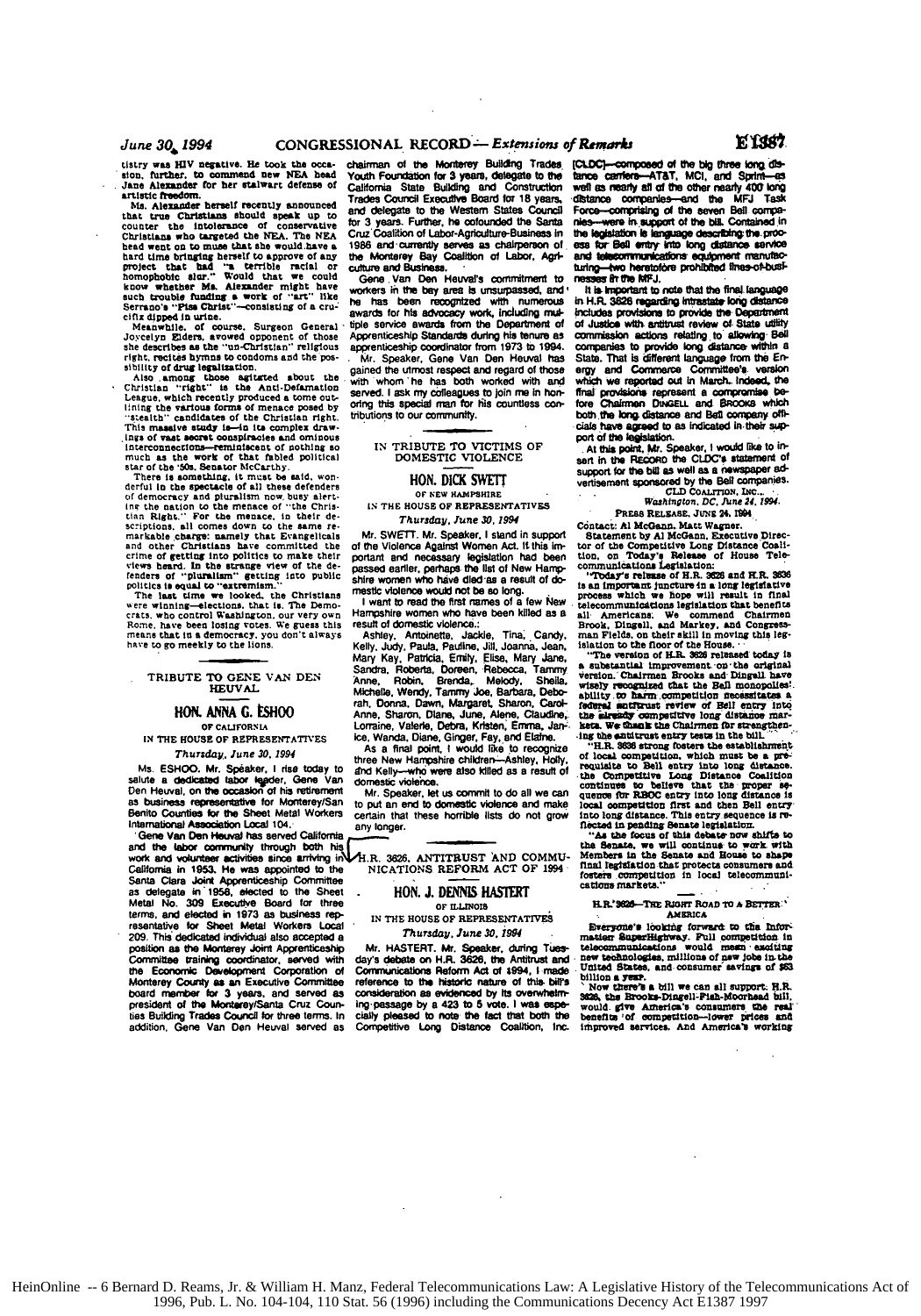E1388

families would be winners too; A prestigious<br>WEFA Group study recently projected that<br>full telecommunications competition would ate 3.6 million new jobs in the United States in the next ten years.

States in the next ten years.<br>
America's Bell Companies are looking for-<br>
Marcia's Bell Companies are looking for-<br>
vard to their role in building our nation's fu-<br>
ture in telecommunications. Every day, we<br>
and char-<br>
hea 

file of competition-now.<br>
"Wors "You" on H.R. Scot, The Brooks-Din-gell-Pish-Moorhead Bill.<br>
"Americach, Bell (Atlantic, BellSouth, Americach, Bell Corporation, US WEST.<br>
"Anglic Telesis Group, Southwest-ern Bell Corporati

On a related matter, during the full Energy and Commerce Committee's consideration of H.R. 3626, the committee adopted, on a biparthan vote, the so-called Oxley substitute<br>amendment to the then-pending Bryant<br>amendment which requires all Bell operating companies to pay to the local exchange car-The that originates or terminates its<br>interest-change service a nondiscriminatory ac-<br>ceas ites. Nondiscriminatory means, for the purpose of this provision, a fee that does not e any undue preference or advantage to the Bell operating company. If the Bell operating<br>ing company's interexchange services originate or terminate with its affiliated local exchange service facilities, then the Bell operating company must pay a nondiscriminatory access fee to its own local exchange carrier.<br>This fee may be paid by means of appropriate accounting procedures.

SMALL BUSINESS PREPAYMENT<br>PENALTY RELIEF ACT OF 1994

ری روس **JON. JOHN J. LaFALCE** 

الأودر and who  $\cdots$  of New York  $\cdots$ -DI THE HOUSE OF REPRESENTATIVES

Thursday, June 30, 1994 Mr. LAFALOE, Mr. Speaker, I rise today as

www.rupFALOSE: Mr. Speaker, I rise today, as<br>chairman of the House Committee on Small Susiness<br>Business, to introduce the Small Business<br>Preparting in the other small Business<br>The gas yield of two bills that I will introdu

van suppression in currently under<br>Constanting in my committee.<br>Constanting in mail businesses are the esemited committee of the ending of the estimate of the committee of the committee of the constanting some re-<br>In a sma

My proposal will allow the SBA to provide some rali st to those borrowers currently paysome repeated interest rates-some as much<br>the thighest interest rates-some as much<br>as 15 percent. The bill authorizes \$30 million as to persons. The case automates sources and detailed for the ball requires the SBA to start with borrow-<br>ers who are paying the SBA to start with borrow-<br>ers who are paying the highest interest rates and work down. It is rowers with interest rates over 10.5 percent.<br>Borrowers who are paying high interest rates will have their interest rates reduced upon reloans will be helped under this proposal.

A summary of the legislation is attached.

H.R. : may be cited as the "Small Business"<br>Prepayment Benalty Relief Act of 1994."<br>Cootinn 2, would authorize the SBA to reduce the interest rate on debentures issued

by certified development companies under<br>section 503 and sold to the Federal Financing Bank.

Section 3 would authorize the SBA to re duce ce the interest rate on debentures issued<br>Small Business Investment Companies bv which have been sold to the Federal Financy nath have been sold to the redefar rinkic-<br>ing Bank.<br>Section 4 would authorize SBA to reduce

the interest rate on debentures issued by Specialized Small Business Investment Com-<br>panies which have been purchased by SBA. Section 5 would direct that SBA utilize the

section of the appropriation to carry out<br>this Act to reduce the highest interest rate<br>on the entire portfolio of these three types of debentures to a uniform rate.

Subsection (b) would authorize the appro-<br>riation of such sums as may be necessary to carry out the Act.

## INTRODUCTION OF A BILL MAKING TECHNICAL **CORRECTIONS** VARIOUS INDIAN STATUTES

## HON. BILL RICHARDSON OF NEW MEXICO

IN THE HOUSE OF REPRESENTATIVES Thursday, June 30, 1994

Mr. RICHARDSON. Mr. Speaker, today, I am introducing a bill to make technical amendments to several laws affecting native Americans. As chairman of the Natural Resources Subcommittee on Native American Affairs, I thave received many requests from tribes<br>across the country to correct minor problems experienced by several Indian tribes. I am pleased to be joined by the ranking minority member of the Subcommittee, Representativ Thomas of Wyoming, who is cosponsoring the legislation. I have received requests for amendments from Members and Indian tribes in the States of New Mexico, Texas, Califor nia. Montana. Oregon. Arizona. Oklahoma. North Dakota, and Wyoming. One section of the hill came as a remiest from the administration.

Mr. Sneaker, I must that we will work closel with the administration, the Members and the indian tribes on this bill. This is a small bill. but it has great importance to the Indian tribes king our assistance.

I urge my colleagues to support this measure.

GLOBAL LANDMINE CRISIS

## HON. LANE EVANS OF ILLINOIS

IN THE HOUSE OF REPRESENTATIVES Thursday, June 30, 1994

Mr. EVANS. Mr. Speaker, over the last<br>quarter century, as we have tried to limit the nuclear threat, the more immediate threat has proved to be no bigger than a cigarbox and<br>cheaper than its contents-the antipersonnel landmine

Landmines are the real weapons of mass destruction, killing 1,200 people a month.<br>Small, simple and cheap, they are among the most cruel and deadly weapons used today

It is ironic that while we labored so hard to stop the nuclear threat, we have done almost nothing to halt the spread of these indiscriminate and insidious weapons.

In the short term, there is little we can do to stop the killing. For example, even if we do

see the beginning of the end in Bosnia, the millions of landmines that have been spread throughout the country will prolong this war for decades. And the innocent will su wheth er it's farmers trying to plow their fields or children playing in the words.

That is why it is so urgent that we seek an international ban on these weapons. In some countries, it will take more than their annual GNP to remove mines. It costs \$300 to \$1,000 to clear a landmine. Multiply this by the 85-100 million scattered throughout the world and the scope of this crisis becomes clear.

If this problem was present in our ewn<br>country, and our own children were being killed and maimed in our backyards and playgrounds, we would see a ban tomorrow. Please join me in sponsoring legislation that I<br>am introducing today to seek an international ban on these indiscriminate killers.

CELEBRATING THE 15TH ANNIVER-THE TRAVEL AGENTS SARY OF OF SUFFOLK COUNTY

# HON. GEORGE J. HOCHBRUECKNER

OF NEW YORK

# IN THE HOUSE OF REPRESENTATIVES

## Thursday, June 30, 1994

Mr. HOCHBRUECKNER. Mr. Speaker, I am pleased to recognize and honor the Travel Agents of Suffolk County [TASC] on the occasion of their 15th anniversary of July 13, 1994.<br>TASC consists of over 400 dedicated travel professionals from Long Island, NY, who particinate in tourism-related inhs.

Tourism is our Nation's second-largest employer, with nearly 6 million Americans employed in travel-related jobs. Only health serve ices generate more jobs than the travel and<br>tourism industry. TASC, which was formed in 1979, has helped to focus attention on the positive contribution of tourism toward inb creation and economic development of Long Is-<br>land. Additionally, TASC is known throughout the travel industry as a group that does its<br>homework. TASC is not afraid to take a strong position on legislative and administrative issues affecting tourism and travel interests, and has made a positive contribution toward<br>crafting responsible legislation.

Thousands of travelers visit Long Island each year for business and vacation, creating a demand for goods and services. Long is-<br>land's east end is well known throughout the Northeast as a top destination for summer vacationers. Our historic villages, pristine beach-<br>es, wineries, restaurants, and shopping and lodging facilities uniquely fit together to make our area a top vacation attraction. TASC. members are essential professionals for faciltating travel plans for vacationers visiting Long Island, and for arranging Long Islanders' fravel plane

Mr. Speaker, TASC has done a wonderful job of promoting grassroots<br>among its members, and in e involvement among its members, and in educating law-<br>makers about issues of importance to the travel industry. I am pleased to offer my congratulations and encouragement to the members of TASC on their 15-year anniversary. I wish them continued success.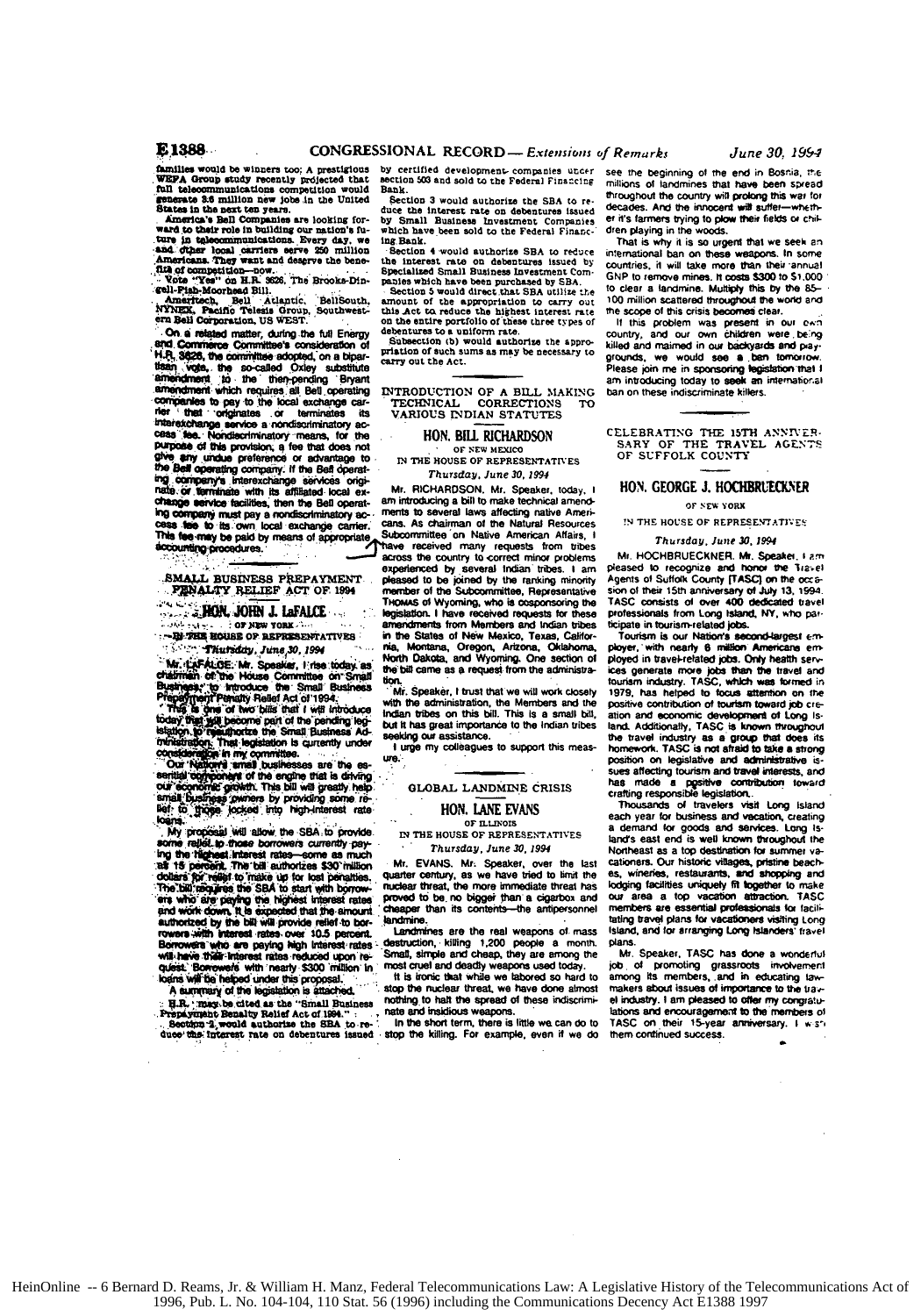Document No. 154

 $\bar{z}$